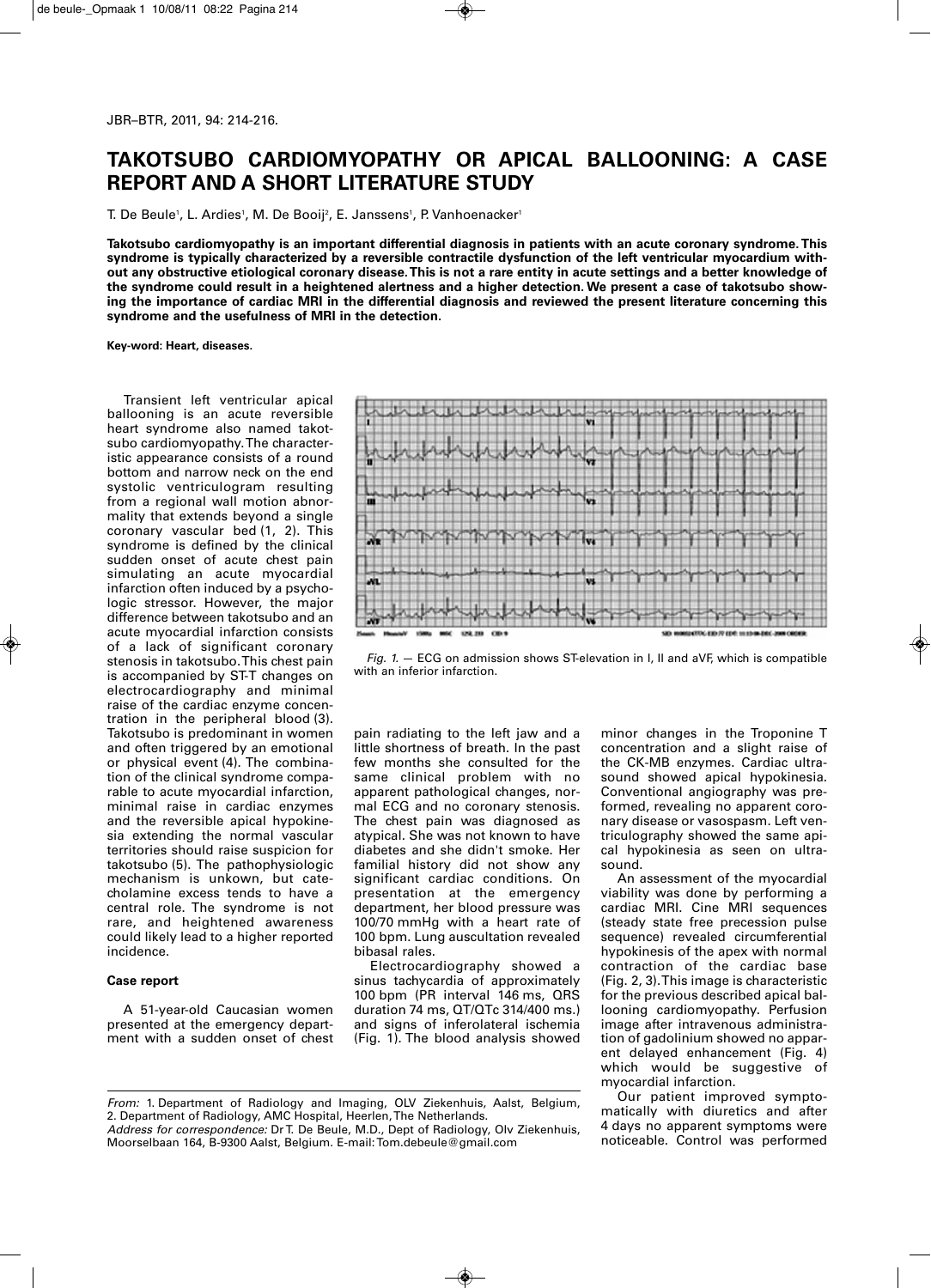

*Fig. 2.* —Left ventricle in systolic phase of the cardiac cycle which reveals a hypocontractility of the left ventricular apex (arrow) and a normal contraction of the base (striped arrow). Cine MRI sequence with SSFP.



*Fig. 3.* — A 4-chambre view of the heart (SSFP cine MRI) in the diastolic phase of the cardiac cycle, which shows no diastolic dysfunction.



*Fig. 4.* — Delayed enhancement sequence revealing no enhancement.

which showed improvement of the apical contractility. After one week the patient could be discharged from the hospital.

#### **Discussion**

Takotsubo cardiomyopathy is a recently recognized entity which mimics acute coronary syndrome. Transient left ventricular apical ballooning or Takotsubo syndrome has first been reported in the Japanese literature in 1991 (1, 2). This syndrome characterized by sudden onset of chest pain and ecg-changes mimicking an acute myocardial infarction but with a major difference in the regional wall hypokinesia encompassing multiple vascular territories. Most patients present with chest pain or dyspnoea but the clinical presentation can range from these mild symptoms to rare hemodynamic compromise. However the long term prognosis is much better than that of a traditional acute coronary symdrome (6).

Takotsubo is a Japanese word referring to a trap with a round bottom and a narrow neck used for catching octopuses in Japan. The LV morphological features resemble this takotsubo trap (7). The morphology is a typical result of the apical hypokinesia which causes a ballooning of the apex. Other suggested names are 'transient ventricular ballooning syndrome,' 'left ventricular apical ballooning,' 'stress-induced cardiomyopathy,' 'ampulla cardiomyopathy,' and 'broken heart syndrome.' Recently a new atypical form of takotsubo has been described (8). This variant consists of a hypokinesia of the base or middle

segment of the myocardium with normal contractility of the apex.

In general, a prevalence of 1,2- 2,0% among patients with acute coronary syndrome has been reported (9, 10). Most patients tend to be female and post-menopausal. The age ranges from the first decade until the ninth decade (5). The typical clinical presentation of takotsubo, mimicking an acute myocardial infarction, results in an underestimation of the disease. With a raised awareness for the syndrome and an implementation in the differential diagnosis of an acute coronary syndrome, a higher prevalence is suspected.

In most of the cases patients present with chest pain (70-90%) or with less common symptoms such as dyspnea or pulmonary edema. A striking presentation can be cardiac arrest or cardiac shock, but these remain very rare (5, 11). The electrocardiogram at presentation shows ST-segment elevation in one third of the patients, most commonly in the anterior leads (10). T-wave inversion and non-specific ST-elevation can also be recognized. Pathological Qwaves are present in almost 40% of all patients. In serial electrocardiograms a prolongation of QT interval and a T-wave inversion is commonly seen (12). However, torsade the pointes is rarely reported despite the prolongation in QT-interval (13).

Cardiac biomarkers of myonecrosis are generally slightly elevated at the time of presentation. This is almost always the case for troponin. Elevation of NT-pro BNP is almost always seen, resembling the extend of the disease. When a more extensive part of the myocardium is akinetic, a larger drop in ventricle output can be expected and the atrium will suffer from a heavier afterload. The concentration can be correlated with the outcome of the disease.

Coronary angiography is frequently normal or reveals only mild abnormalities. These patients generally do not have obstructive or instable coronary lesions (6). Almost all patients recover fully and the compromised LV-systolic function improves rapidly over a short period of time.

The underlying cause of takotsubo remains unkown. However the available studies show that the disease results from extreme emotional and/or physical stress combined with a strong predominance in postmenopausal women (14). A few pathophysiological mechanisms have been proposed. Almost all patients presenting with Takotsubo do not have relevant coronary artery obstruction. Therefore, a concept of epimyocardial spasm was proposed. However, in takotsubo there is no regional wall motion abnormality corresponding to vascular territories. In a study, Gianni et al. found that only few patients experienced multivessel spasms even after using provocative tests (15) Concepts like microvascular disturbance and catecholamine-trigged myocyte injury have been proposed (16).

An important imaging modality to differentiate the clinical presentation of takostubo with other aetiologies, such as myocardial apical infarction, or myocarditis is cardiac MRI (17). Delayed hyperenhancement is known to detect myocardial fibrosis and myocardial inflammation and therefore it is typically used for